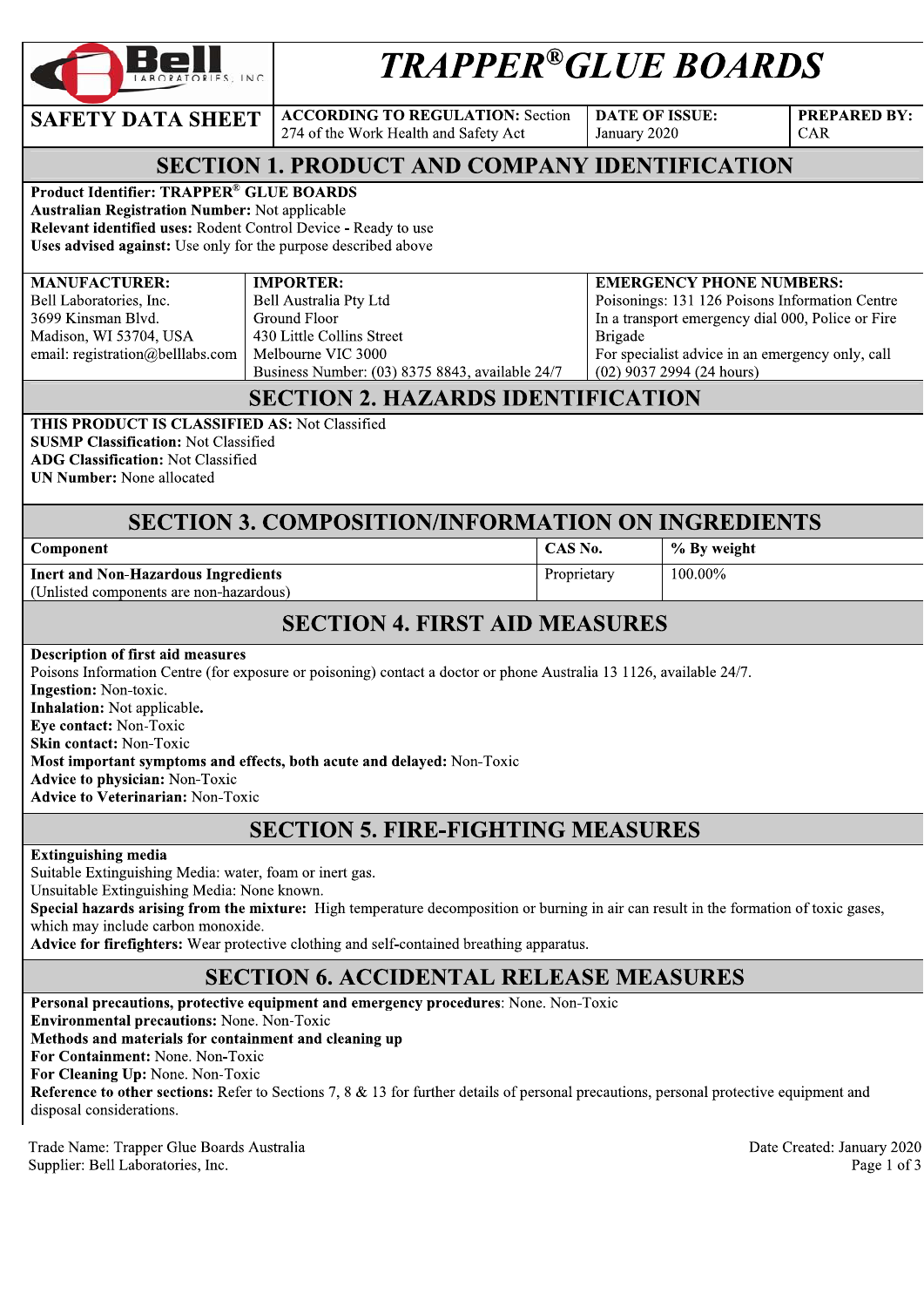### **SECTION 7. HANDLING AND STORAGE**

Precautions for safe handling: Keep out of reach of children. Do not use near heat sources, open flame, or hot surfaces. Non-Toxic. Conditions for safe storage, including any incompatibilities: None. Non-Toxic

#### **SECTION 8. EXPOSURE CONTROLS/PERSONAL PROTECTION**

**Established Limits: Not established** 

**Appropriate Engineering Controls: None. Non-Toxic** Occupational exposure limits: None. Non-Toxic **Personal Protective Equipment: Respiratory protection:** Not required Eve protection: Not required Skin protection: None. Non-Toxic Hygiene recommendations: None. Non-Toxic

#### **SECTION 9. PHYSICAL AND CHEMICAL PROPERTIES**

Information on basic physical and chemical properties Appearance/Color: Clear or yellow – dependent on product Odor: None, spice, fruit, or nut (Trapper Max only) – dependent on product **Odor Threshold:** No data pH: No data **Melting point:** No data **Boiling point:** No data **Flash point:** No data **Evaporation rate:** No data Flammability: No data **Upper/lower flammability or explosive limits:** No data **Vapor Pressure:** No data **Vapor Density:** No data **Relative Density:** No data **Solubility (water):** No data **Solubility (solvents):** No data Partition coefficient: n-octanol/water: No data **Auto-ignition temperature:** No data **Decomposition temperature:** No data Viscosity: No data **SECTION 10. STABILITY AND REACTIVITY** 

**Reactivity:** Not Applicable **Chemical stability: Not Applicable** Possibility of hazardous reactions: Refer to Hazardous decomposition products **Conditions to avoid:** Avoid extreme temperatures (below  $0^{\circ}$ C or above  $40^{\circ}$ C). **Incompatible materials: Not Applicable** Hazardous decomposition products: Not Applicable

## **SECTION 11. TOXICOLOGICAL INFORMATION**

| Information on toxicological effects         |            |             |             |  |  |  |
|----------------------------------------------|------------|-------------|-------------|--|--|--|
| <b>Acute Toxicity</b>                        |            |             |             |  |  |  |
| LD50, oral (ingestion): Not Toxic            |            |             |             |  |  |  |
| LD50, dermal (skin contact): Not Toxic       |            |             |             |  |  |  |
| LC50, inhalation: Not Toxic                  |            |             |             |  |  |  |
| <b>Skin corrosion/irritation: Not Toxic</b>  |            |             |             |  |  |  |
| Serious eye damage/Irritation: Not Toxic.    |            |             |             |  |  |  |
| Respiratory or skin sensitization: Not Toxic |            |             |             |  |  |  |
| <b>Germ cell mutagenicity: Not Toxic</b>     |            |             |             |  |  |  |
| <b>Carcinogenicity: Not Toxic</b>            |            |             |             |  |  |  |
| <b>Components</b>                            | <b>NTP</b> | <b>IARC</b> | <b>OSHA</b> |  |  |  |
| None                                         | NA         | NA          | NA          |  |  |  |
| Donnadu ativo Toylettus Mat Taxis            |            |             |             |  |  |  |

**Reproductive Toxicity: Not Toxic** Trade Name: Trapper Glue Boards Australia

Supplier: Bell Laboratories, Inc.

Date Created: January 2020 Page 2 of 3